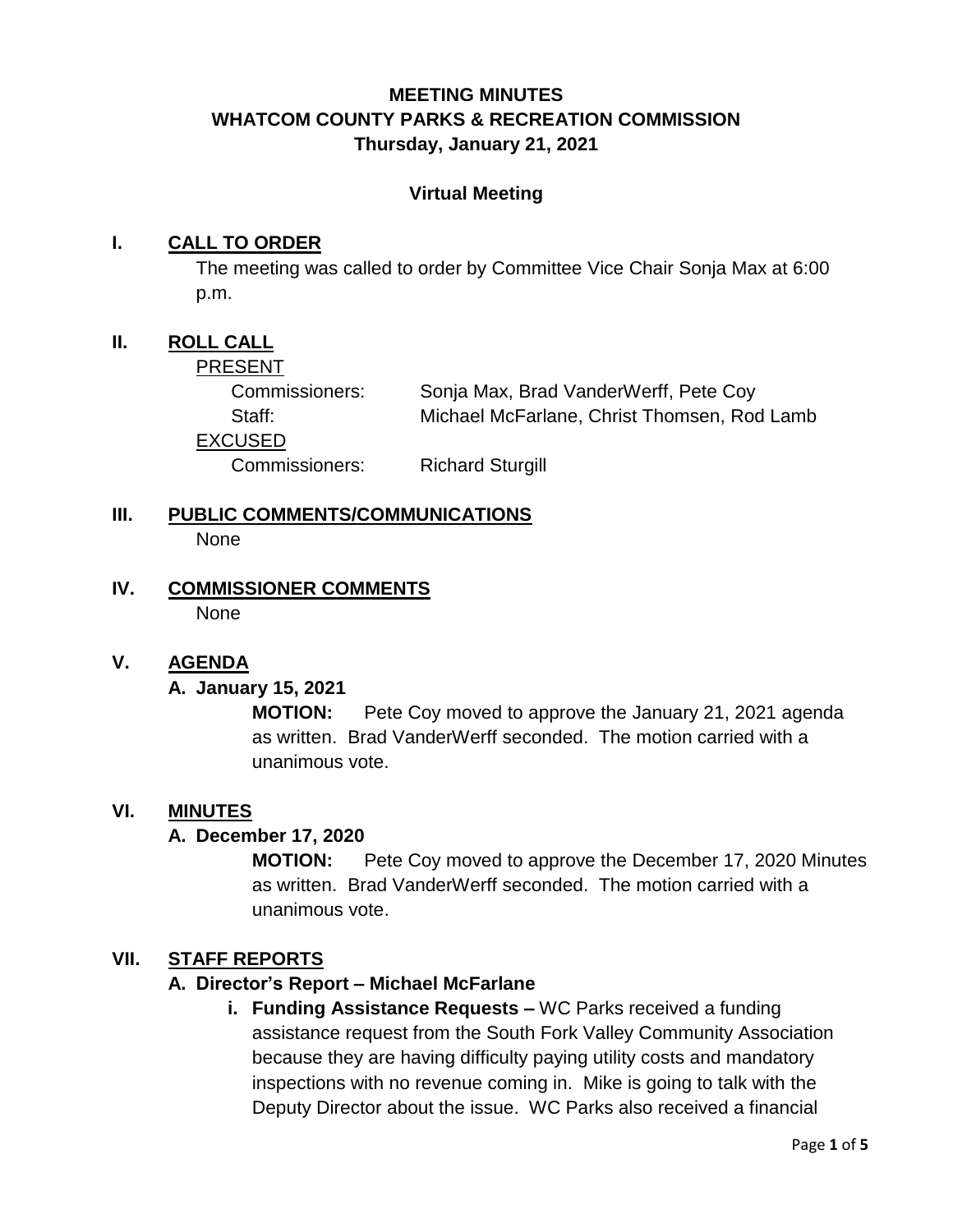assistance request from the Whatcom Sports Commission for the Phillips 66 Soccer Park. Mike has reached out for clarification on what they are needing.

- **ii. Forest Management Plan –** WC Parks is embarking on the early stages of a Forest Management Plan for the forest lands around Lake Whatcom. This will begin with a request for proposals and then the hiring of a firm to bring all of the data together. This will be a long planning process and the Park Commission will be key in moving it forward.
- **iii. Park Commission Appointments –** The Park Commission appointments are going to the County Council on Tuesday, January 26<sup>th</sup>. Sonja Max and Pete Coy are being reappointed and all of the vacant positions have been filled. Mike will reach out to the new candidates to notify them of their appointments and the Executive's Office will follow up with the applicants that were not selected. Elections of Chair and Vice Chair will be held next month.

## **B. Operations Report – Christ Thomsen**

- **i. Seasonal Staff Recruitment –** Seasonal staff recruitment will begin in February. Christ is hopeful that the amount of positions to fill will be closer to a normal year than it was in 2020, where it was very minimal.
- **ii. Dittrich Park –**WC Parks staff removed a couple tons of debris and material from a residential rental unit in Dittrich Park that has been vacant for several years.
- **iii. Tomyhoi Cabin Remodel –** WC Parks staff began the remodel of the Tomyhoi cabin at Silver Lake Park. The remodel includes electrical and heating system upgrades, as well as cosmetic improvements.
- **iv. Weather Damage –** WC Parks staff have done a great job of clearing up windthrow from the recent high wind events. There was a landslide at about the 1.25-mile marker on the Hertz Trail that occurred sometime on the evening of January 19<sup>th</sup> or the morning of January 20<sup>th</sup>. The slide had very little mud and sediment and was predominately large boulders with a couple of large trees. Staff is assessing the slide and making plans for cleanup next week. Christ shared pictures of the slide.

#### **C. Planning & Development Report – Rod Lamb**

**i. Silver Lake Park –** The contractor is making good progress on the shower and restroom facility at the Red Mountain Campground. The foundation and masonry work are complete and framing will begin on Monday, January  $25<sup>th</sup>$ . There are a few items that have come up in the last couple of weeks that have increased the contractor's cost and resulted in a contract amendment amounting to less than 1% of the cost of the contract. Substantial completion of the building is on schedule for late May with opening to the public in mid or early June. Entryway improvements are planned to allow for two-way traffic and illumination at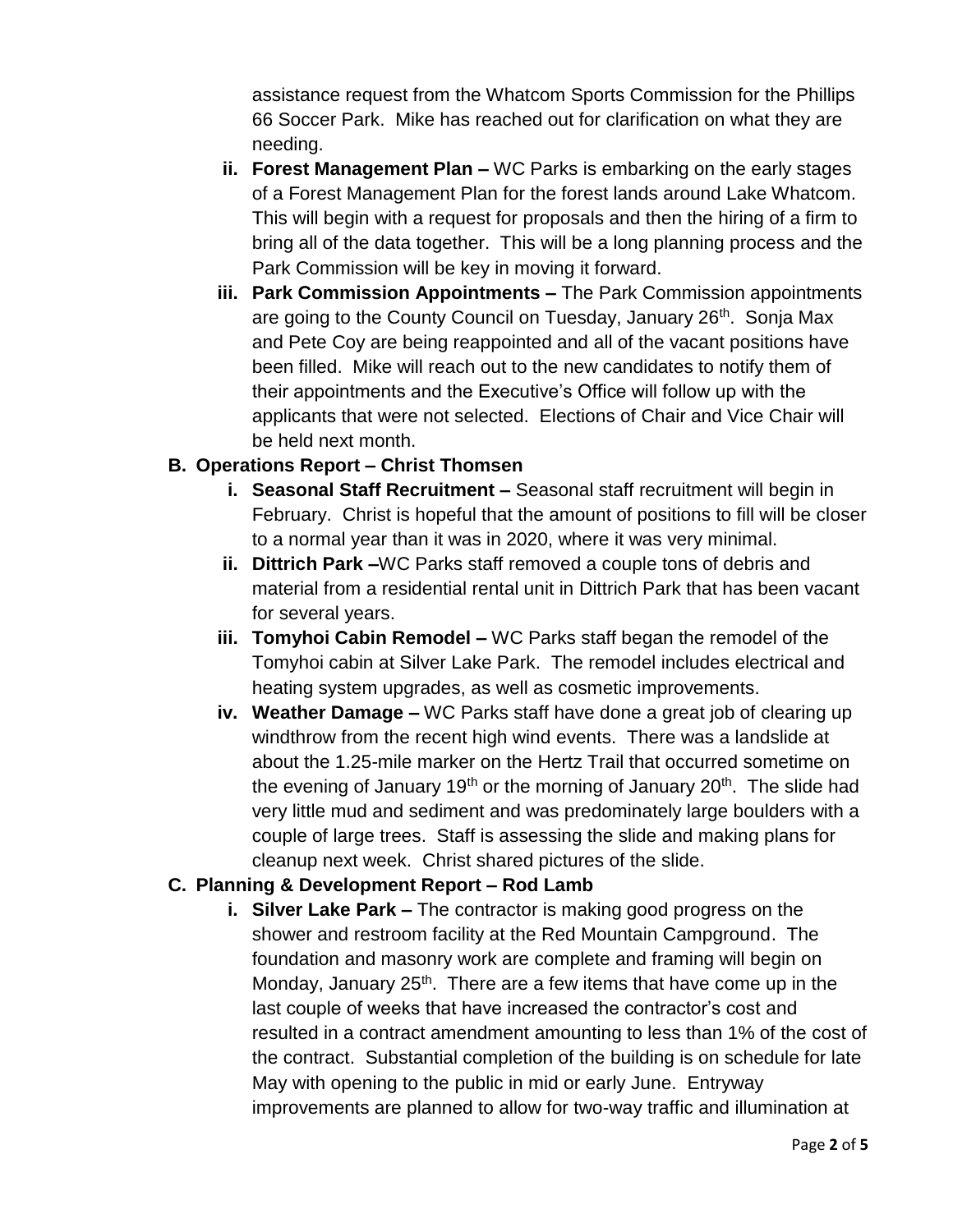the campground entrance. Rod shared drone footage of construction progress. Design and development of the Maple Creek Shower and Restroom Facility is complete (Rod shared a diagram). The configuration is very similar to that of the Red Mountain facility with two buildings under a single roof. The men's restroom is in one building and the women's restroom is in the other. The buildings are separated by an open breezeway with exterior entrances to six unisex showers, two of which are family friendly and include a toilet and sink. The Maple Creek facility will be a little larger than the Red Mountain facility and located in close proximity to all of the newly renovated Maple Creek campsites. Construction will begin after the Red Mountain facility is completed.

# **VIII. UNFINISHED BUSINESS**

None

# **IX. NEW BUSINESS**

- **A. 2022 Comprehensive Parks, Recreation & Open Space Plan Initial Review: Policies Goals & Objectives –** Rod presented the existing goals and objectives for both the County's Comprehensive Plan and the Department's Comprehensive Parks, Recreation & Open Space Plan. The Department's Comp Plan is being updated this year and the County's Comp Plan will be updated in 2023. The two plans are complimentary, but the departmental plan is more specific. Rod would like input from the commissioners on whether or not the goals and objectives are still pertinent and appropriate. Mike advised there will be new commissioners at the February commission meeting. He would like to review the plan then, so that a formal action can be recommended at the March meeting. The commission will need to decide if they want to go through the goals and objectives virtually or submit written edits to be dispersed and reviewed by everyone.
- **B. 2021 Agricultural Licenses –** Christ shared a PowerPoint presentation of the properties being considered for 2021 RFP agricultural licenses. They include: Deming Eagle Homestead Park, Hovander Homestead Park, Silver Lake Park, Nugent's Corner, South Fork Park, and Sunset Farm Equestrian Park. Typically, these licenses are issued for one year with an option on four more years. If nobody bids on a property, then WC Parks staff maintain those fields (mowing, managing blackberries/fire hazards/etc.). Pete asked about extending the trail at Nugent's Corner River Access to the property bordering it; Mike believes WC River and Flood is already talking with the property owner regarding the purchase of this area.
- **C. 2020 Parks & Trails Visitation –** Mike shared a graph showing Whatcom County Parks year end attendance, as 2020 was a banner year for park use. Park visitation was up 16.4% from 2019, with 1,263,138 visitors. There were 625,000 users on the trails, up 35% from 2019. Overall, 1,888,138 visitors used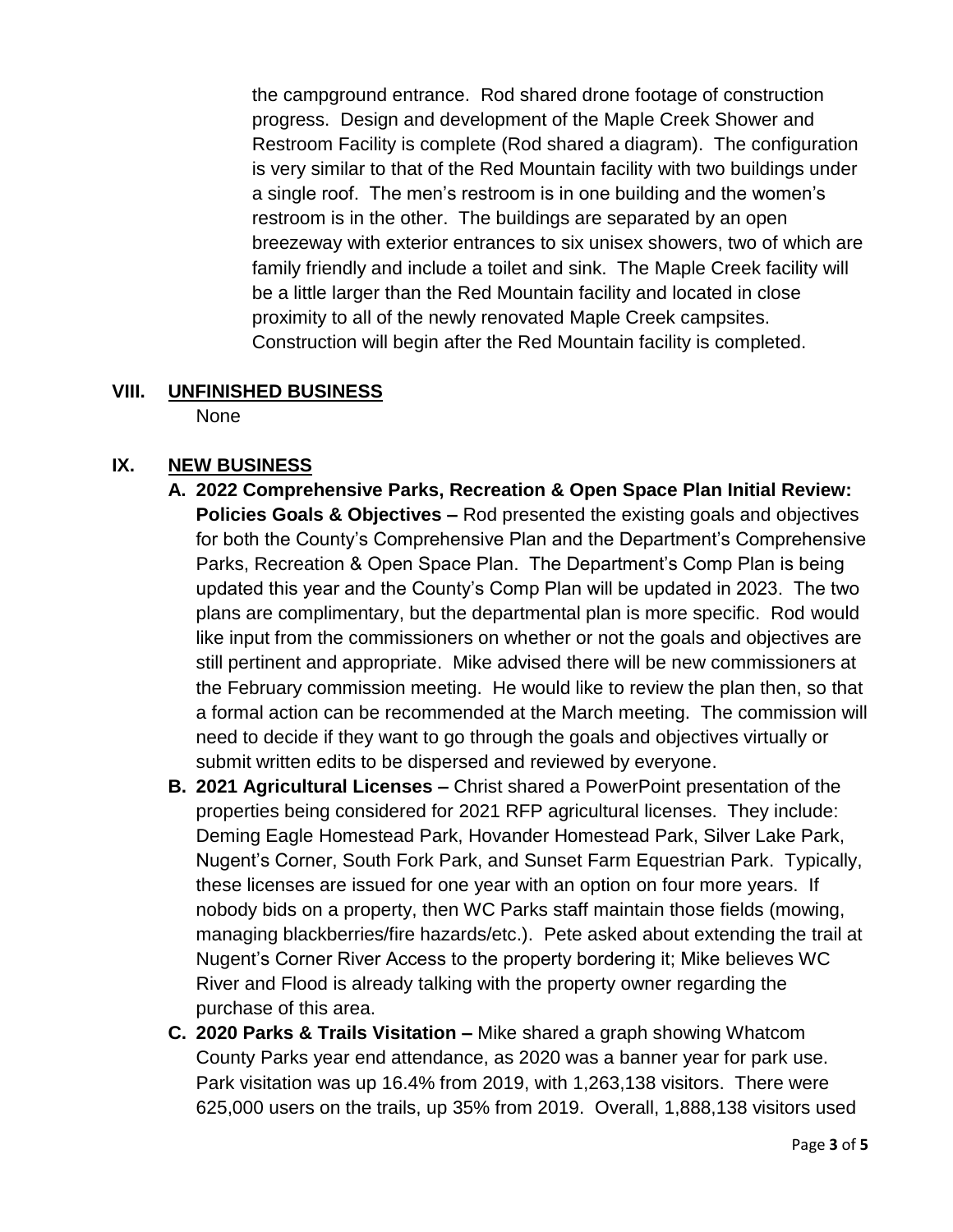the parks and trails, up 22.1% from 2019 (the average statewide increase for state and county parks use was 21%). 2021 is expected to see similar numbers in park use. Lighthouse Marine Park numbers were lower because the border was closed. The Plantation Rifle Range numbers were down because it was closed part of the year and then had restrictions when it was opened. These numbers will be posted to the website in the next several weeks. Mike will have Kristin mail the last three years of trail attendance logs to the commission.

**D. 2021 "Healthy Washington – Roadmap to Recovery" –** The Governor's Office has issued a new reopening plan that consists of Phase 1 and Phase 2 (there isn't a Phase 3 or 4, nor are they actively working on a Phase 3 or 4). All counties have been grouped into regions and each region begins in Phase 1. Whatcom County is grouped with Skagit, San Juan, and Island counties. Mike is expecting that the region will not move to Phase 2 until late spring or early summer. The US/Canadian Border remains closed and opening will be reassessed in February. It likely will remain closed, but if it opens, the campground will be opened at Lighthouse Marine Park in April. WC Parks is waiting for 2021 Ski to Sea staff to meet with various entities to decide if the race is going to be held this year. There have been a number of groups that have called to ask about hosting events and races; WC Parks will handle these on month by month basis. Administrative staff is looking at allowing group camps to open and limited events/races to be held in Phase 2, if restrictions can be met in. The restrictions bring many new challenges, including: COVID plans (including monitoring and enforcement), signage for restrooms, continuous cleanings, no rest/aid stations, traffic/parking plans, detailed starting plans, and retaining participant information for contact tracing. Much of this will be the responsibility of the organizers. Camp Horizon, a camp for young adults with disabilities at Bay Horizon Park, will not be opening enrollment in quarter one. They plan to open enrollment in the second quarter or third quarter for camps to be held toward the end of the summer. The Whatcom Council on Aging is feeling the impact of additional meals being delivered and the meals on wheels program. WCOA has received additional funding for these programs, but is having to lay off some employees and make operational changes.

# **X. ANNOUNCEMENTS**

None

# **XI. NEXT MEETING DATE, TIME, AND LOCATION**

The next Whatcom County Parks & Recreation Commission meeting will be held virtually on February 18, 2021 at 6:00 p.m.

# **XII. ADJOURNMENT**

The meeting was adjourned at 7:01 p.m.